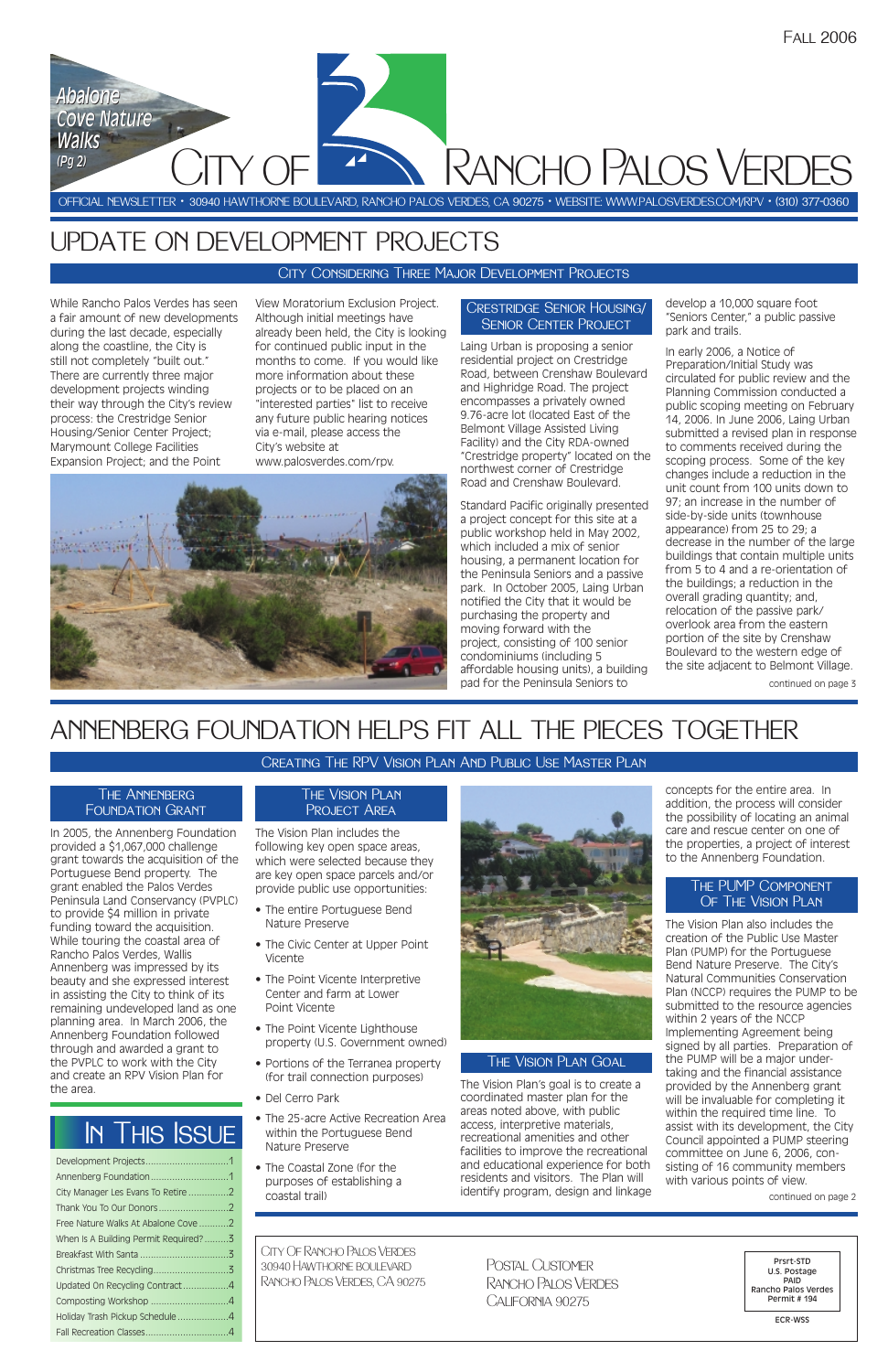After a long career of public service, City Manager Les Evans has announced his retirement, effective December 21, 2006. In addition to serving as City Manager since July 1998, Mr. Evans was the City's Public Works Director for two years prior to that time. Making this announcement to the City Council last May, Mr. Evans said that he decided to end his employment at this time to allow the new City Manager to participate fully in the two year budget process and to become familiar with the City and the issues it is facing prior to the November 2007 City Council election.

Mr. Evans' public service career started in the Naval Civil Engineer Corps in 1967, and included two years in Vietnam with the SEABEES

### CITY MANAGER LES EVANS PLANS RETIREMENTFall 2006



and twenty years in the Naval Reserve Civil Engineer Corps, retiring with the rank of Captain in 1990. Mr. Evans' career in local government spanned over 30 years in the Southern California area. Prior to coming to Rancho Palos Verdes, Mr. Evans served as the city engineer for Huntington Beach and Carlsbad and through his firm, Evans and Associates, contracted with the cities of Signal Hill, San Jacinto and Colton as a public works department head.

In his letter to the City Council, Mr. Evans said that he felt "fortunate to have spent the past eight years as the Rancho Palos Verdes City Manager and to have known and worked with ten very dedicated Council members during that period."

- \$100 from Eastview Townhomes Homeowners Association
- \$100 from Golden Cove Center
- \$100 from Panorama Estates
- \$100 from RPV Council of Homeowners Association
- \$100 from Seaview Residents Association
- Spa Sampler from Body Therapy Center Day Spa

The City is using a consulting firm to assist in the search for a new City Manager. It is hoped that the selection will be made prior to the end of the year, with the new City Manager assuming his/her duties in January 2007.

A retirement party is planned for Thursday, November 30th at the City's Point Vicente Interpretive Center. Residents interested in attending should contact Alberta Gray in the City Manager's Office at (310) 544-5207.

### **Donations for PVIC:**

- \$45,000 from the Major Family Foundation to sponsor the Interactive Gray Whale Exhibit
- \$1,500 from the Rolling Hills Estates Woman's Club for one 6" x 8" bronze PVIC Amphitheater plaque, plus \$200 cash donation

### **\$2,500 Donations for PVIC Whale Walk II Recognition Plaques:**

- Bob and Aileen Bevan
- Cathy and George Dumitrov-Shweiri
- The Farman Family
- Dick and Sandy Jacobsen

- Clyde Lambert
- Las Candalistas
- Elizabeth Lohmiller
- Betty and Ken Riedman
- Debbie and Sandy Rosen
- Loralynn and David Sheeron
- Susan and Steven Soldoff
- Alice and Robert Toole

#### **Donations for 2006 July 4th Celebration:**

- Assorted prize items from Bon Bon Island
- Ten \$10 gift certificates from Bristol Farms
- Ten \$5 gift certificates from Chicken Dijon Rotisserie Grill
- Two \$100 U.S. Savings Bonds from Farmers & Merchants Bank
- \$10 gift certificate and prize item from Gift Garden
- \$25 gift certificate from Giorgio's Restaurant
- Chip & Dip Set from Hallmark Peninsula Stationers
- Ten gift certificates from

### ANNENBERG FOUNDATION continued from page 1

- Jamba Juice Company
- Ten \$5 gift certificates from La Salsa Fresh Mexican Grill
- Gourmet Peruvian Cookies from Mama Ocllo at Baltic Bakery
- \$25 gift certificate from Marmalade Café
- Twenty fruit pies from Marie Callender's (Western Avenue, RPV)
- Ten \$5 gift certificates from Ruby's Diner
- Twenty prize items from Small Wonders
- Fragrance diffuser kit from Stein Mart, Inc.
- \$30 gift certificate from The Original Red Onion Restaurant
- Ten gift certificates from Yummy Yogurt

### **REACH Program Donations:**

• \$100 from Lorraine Beckett

# THANK YOU TO OUR DONORS

The City's Gifts for Parks program, established in 1982, provides a means by which interested individuals, organizations, and/or businesses may contribute funds, merchandise or labor for the enhancement of the City's Recreation and Parks facilities and programs. The City of Rancho Palos Verdes thanks the following individuals and businesses for their generous contributions.

> This fall, the Los Serenos de Point Vicente docents are offering guided walks through the tide pools at Abalone Cove Beach on the following dates:

|          | Saturday October 7    | 2:30 p.m.   |
|----------|-----------------------|-------------|
| Saturday | November 4            | $1:00$ p.m. |
| Saturday | December 2 12:30 p.m. |             |

The walks will begin in the parking lot at Abalone Cove Shoreline Park. The parking fee will be waived for those attending the public walks. Docents will talk about the underwater plants and animals living in the intertidal zone. No plants or animals may be removed from this area, since it is an ecological preserve. Participants should wear sturdy, non-slip walking shoes suitable for walking down a slope and across an uneven rocky beach.

Please be aware that your shoes may get wet. A hat and bottle of water are also recommended. Walks last about two hours and no reservations are required. In the event of rain, the walk will be cancelled.

For more information about becoming a docent, or to schedule a hike for your organization or group, please call (310) 544-5264 or visit the City's website at www.palosverdes.com/rpv.



### FREE NATURE WALKS AT ABALONE COVE BEACH

### JOB OPPORTUNITIES IN YOUR COMMUNITY

#### **Are you interested in serving the public in a variety of settings, learning about the daily operations of local government, and maintaining a flexible work schedule?**

The RPV Recreation and Parks Department is actively seeking qualified individuals to apply for the part-time, year-round position of Recreation Leader. Positions are available at the newly expanded Point Vicente Interpretive Center, as well as other park sites.

Opportunities are also available to assist with REACH, a dynamic recreation program for teens and adults with developmental disabilities.

Customer Service experience is highly desirable, but not required. Possession of a Class B California Driver's License is a plus. Beginning pay rate is \$8.86 per hour.

### **Job Requirements**

High School Diploma / 18 years of age or older / Class C California Driver's License

**Call the City's Job Information Line at 310-544-5308 or visit the City's website at www.palosverdes.com/rpv for a City application.**

### Docent-led Walks Are Open To The Public

Melendrez, a landscape architecture and urban planning firm, will take the lead to integrate the existing planning documents, solicit public input and work with the City/ PVPLC staff to create the RPV Vision Plan, with oversight provided by a two-member City Council subcommittee. The process involves the following steps:

- Gathering Data Phase
- Public Vision Plan Workshop No. 1
- Creation of Vision Plan Alternatives
- Public Vision Plan Workshop No. 2 and Trail Committee Workshop
- Final Alternative Refinement and PUMP Development
- Final Plan Creation and City Council Review/Adoption

#### VISION PLAN

The first Vision Plan public workshop was held on June 3, 2006 at Ridgecrest Elementary School. Approximately 80 people attended the workshop to share their vision for the City's nature preserve and associated open space, recreation



#### areas and civic places. In addition, groups and individuals made presentations on projects that will be addressed by the Vision Plan. Currently, Melendrez is preparing alternatives based on the public comments received at the workshop and subsequently submitted comment cards. The plan alternatives will be discussed at a second public workshop scheduled for October 7th at the Point Vicente Interpretive Center.

### PUMP

The PUMP Committee has been meeting on a monthly basis since July 2006. The first meeting served as an orientation for committee members with an explanation and discussion of the City's NCCP, open space acquisition efforts, PUMP review process and Vision Plan. The Committee agreed to divide the Preserve into sub-areas so that the Committee can review and discuss related public use issues, such as trail location and usage, one sub-area at a time. At the August and September meeting, the Committee focused on trail locations within two of the sub-areas. The Committee's meetings are typically held in the Community Room at City Hall and are open to the public.

For further information about the RPV Vision Plan, contact Planning Director Joel Rojas at 310-544-5228 or joelr@rpv.com, or Barbara Dye with the Palos Verdes Peninsula Land Conservancy at 310-541-7613 or barbaradye@cox.net. To receive any future public hearing notices via e-mail, please access the City's website at www.palosverdes.com/rpv.

### The Overall Vision Plan/ PUMP Preparation Process

### Current Status Of The Vision Plan and PUMP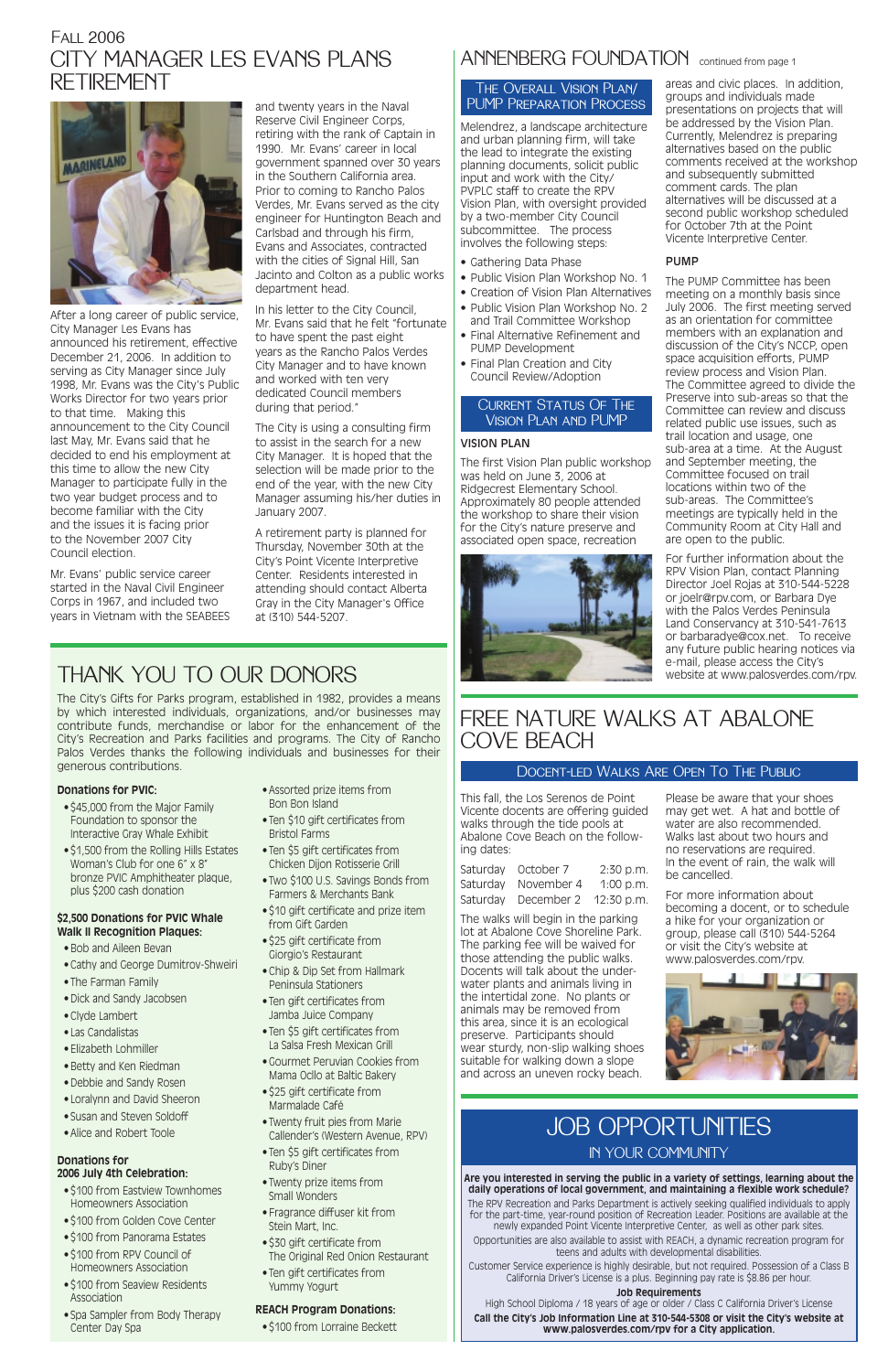The proposed location of the Peninsula Seniors building will not be affected. At this time, the Draft EIR is being revised and City staff anticipates that it will be available for public review in the fall of 2006.

The City's project planner for the Crestridge Villas Senior Housing Project is Senior Planner Eduardo Schonborn and can be contacted at (310) 544-5228 or

eduardos@rpv.com. Laing Urban's representative is Dana Yogel and can be contacted at 310-253-9322.

Marymount College is located at 30800 Palos Verdes Drive East, at the intersection of Palos Verdes Drive East and Crest Road. In July 2000, the college submitted applications for proposed improvements to its campus. While the specifics have changed through the years, the most current applications propose the following:

- Two interconnected 2-story student residence halls with a total of 128 rooms and totaling 59,164 square feet (s.f.) in area;
- A two-story 33,243 s.f. athletic facility;
- A two-story 26,710 s.f. library;
- A one-story 1,975 s.f. maintenance building;
- A one-story 1,869 s.f. art studio addition to the existing auditorium building;
- A two-story 7,455 s.f. addition to an existing faculty building;
- A two-story 3,492 s.f. bookstore/faculty dining addition to the existing Student Union building;
- A one-story 2,100 s.f. addition to the existing administration building;
- Reconfiguration and reconstruction of the entry drive and 463 parking spaces, including 391 full-size and 72 compact spaces.
- Construction of four new tennis courts and an athletic field;
- Approximately 84,000 cubic yards of associated grading, with approximately 10,000 cubic yards of graded material to be exported from the site.

There is also a future plan for an approximately 3,000 square foot community preschool to the west of the proposed athletic facility and the replacement of the existing

swimming pool.

An Initial Study and Notice of Preparation of a Draft EIR were completed in 2005 and public scoping meetings were held in December 2005 and January 2006 to receive comments on the issues that should be addressed in the EIR. On January 31, 2006, the City Council and Planning Commission held a non-binding pre-screening



workshop on the project to identify issues that are likely to surface during the formal application review process. The next step is the release of the Draft EIR, which is expected to be available sometime this fall at the earliest.

The City's project planner for the Marymount College Facilities Expansion Project is Principal Planner Ara Mihranian. He may be contacted at (310) 544-5228 or via email at aram@rpv.com. The project manager for Marymount College is Michael Laughlin, who may be contacted at (310) 954-3700.

The property, known alternately as "Point View" or "Lower Filiorum," is located at 6001 Palos Verdes Drive South, next to Wayfarers Chapel and across the street from the City's Abalone Cove Beach Park. The property is approximately 95 acres in area, and is zoned for 1 to 2 single-family residential units per acre. Approximately 60 acres of the site are located within the City's Landslide Moratorium Area (LMA), with the remaining 34 acres outside of the LMA.



- Room Additions
- Interior Remodels
- Kitchens & Bathrooms Adding, replacing and or relocating fixtures and appliances
- Bedroom / Bath conversions to Master Suites — Adding, replacing and or
- relocating receptacles, switches and lighting.
- Photovoltaic systems
- Window and Door replacements • New or Replaced Decks, Patio
- covers (Enclosed and open) • Spa/Swimming Pools
- Foundation Repair
- Termite Repair
- Roof Replacement
- Water Heater Replacement (including tankless water heaters)

The property owner, York Long Point Associates, submitted a Moratorium Exclusion application in May 1996, requesting the exclusion of up to 60 acres of the property from the Landslide Moratorium Area. For the next several years, the application remained incomplete as the property owner prepared the geologic and geotechnical studies to support the requested moratorium exclusion. The City's Geologist conceptually approved these studies in March 2003 and the application was subsequently deemed complete.

- Heating and Air conditioning equipment installations
- Electrical Upgrades
- New Siding
- Gravity Walls (Keystone blocks or similar)
- Retaining Walls
- Grading

A Notice of Preparation/Initial Study for the project was circulated for public comment in the fall of 2003

and the City Council held a public scoping meeting on October 29, 2003. The project Draft EIR was circulated for public review during the summer of 2005 and a public comment meeting was held before the City Council on September 6, 2005. The City's consultant then began working on completing the Final EIR for the project.

On July 6, 2006, the applicant submitted a revised the project and requested that the completion of the Final EIR be placed on hold. The revised project reduces the housing units from 84 to 72 and reduces the total amount of grading from about 4 million cubic yards to around 770,000 cubic yards. The reductions are a result of the revised project being limited to the area outside the boundary of the ancient landslide. To further validate the location of the ancient landslide boundary, additional geologic borings will be made on the site later in the year. The forthcoming geotechnical reports are expected to be submitted to the City's Geologist by year's end, at the earliest. Once the reports are submitted and reviewed, City staff will determine the appropriate environmental review process for the revised project. The City's project planner for the Point View Project is Senior Planner Eduardo Schonborn. He may be contacted at (310) 544-5228 or eduardos@rpv.com. The project manager for York Long Point Associates is Gary Weber, who may be contacted at (714) 569-0216.

### **Hop on your sleigh…Santa's on his way!**

Saturday, December 9th 9:00 AM - 10:30 AM at Hesse Park

Breakfast, crafts, carols, and pictures with Santa await children of all ages...bring your camera!

Proceeds benefit the RPV REACH Program for young adults with developmental disabilities.

Children & adults, \$8 each. Registration forms available at RPV parks and online. To download a registration form, go to: www.palosverdes.com/rpv

> Call the North Pole at 310-544-5260 for more information.



### **Breakfast With Santa**

### Mark Your Calendars for Some Old-Fashioned Holiday Fun!

### Marymount CollegeFacilities Expansion Project

### Point View Moratorium Exclusion Project

Contemplating a home improvement project? Along with designing a plan and selecting a contractor, residents should also be checking whether a home improvement project requires City building permits. Building Permits are required for all buildings or structures that are to be altered, repaired, enlarged, improved upon or converted, or where any change in the size of a room takes place or any electrical or plumbing work is involved. Some examples of projects requiring permits are:

Before starting an improvement project, it is highly recommended that you contact the City's Building & Safety Division at 310-541-7702 or buildingandsafety@rpv.com to inquire if a permit is required. Additionally, before the Building & Safety Division can issue a building permit, approval from the Planning Division must be obtained for projects that involve grading (retaining walls, slope excavations, etc.) or changes to the exterior of an existing residence (additions, decks, pools, spas, skylights, garden windows, mechanical equipment, etc.). The Planning Division's review will focus on ensuring that the project meets the City's zoning regulations, such as minimum distances (setbacks) from property lines and height limits for all buildings, structures and equipment. The Planning Division may be contacted at 310-544-5228 and planning@rpv.com.

# WHEN IS A BUILDING PERMIT REQUIRED?

# CHRISTMAS TREE RECYCLING

Leave your Christmas trees at the curb on your regular green waste recycling day (2nd pickup of the week). No need to cut the tree into smaller pieces and flocked trees are acceptable. But make sure you remove the base and any ornaments (including tinsel or garland) before placing the tree at the curb.

If you live in a multi family complex such as a condominium, apartment or townhome, just ask your Management Company or HOA the designated drop-off location (it is usually in the garage area or by the recycling bins).

### DEVELOPMENT PROJECTS continued from page 1